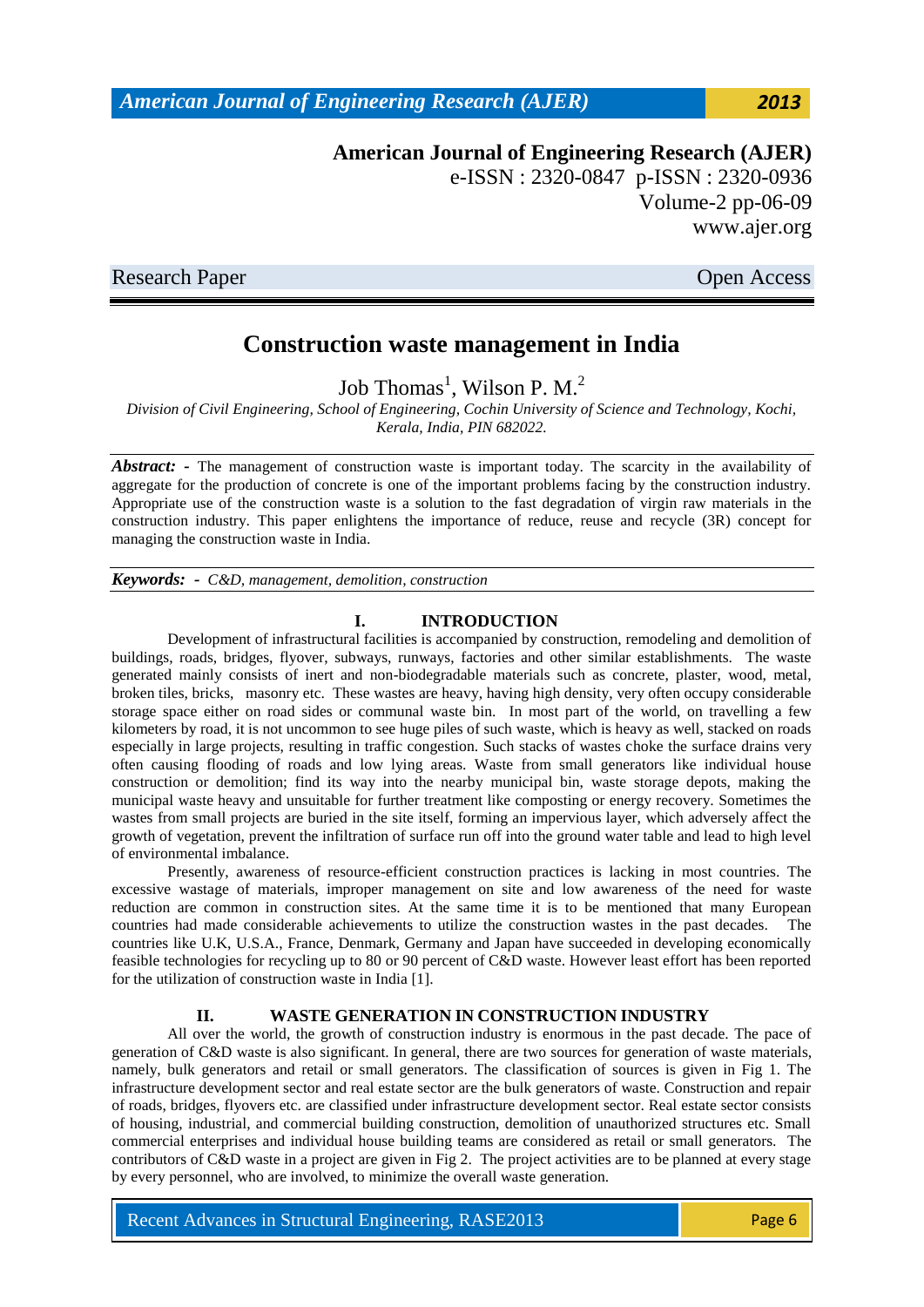

Fig. 2 Contributors of C& D waste in a project

Construction industry is largest economic expenditure in India. According to eleventh five year plan, it is the second largest economic activity after agriculture. The impact caused to the environment by Indian construction industry is also large. Construction industry consumes high volume of raw materials and products. It generates high employment opportunity. Based on an analysis of the forward and backward linkages of construction, the effect in the construction on economy is estimated to be significant [2].

The boom in the economical growth in the country is attributed to the developments in the construction industry. Investment in construction accounts for nearly 11 per cent of India"s Gross Domestic Product (GDP). Our construction sector is likely to continue to record a higher growth rate in the years to come due to the Government's recent initiative to allow cent per cent foreign direct investment in real estate development related projects. Based on the studies done by Technology, Information, Forecasting and Assessment Council –TIFAC (2000) the total construction works in the country for the five years during 2006-2011 has estimated to be for \$847 billion.

From the cost analysis of various modes of expenses in Indian construction industry, it has been seen that the component of material cost comprises nearly 40 to 60 per cent of the project cost. The material waste generation in construction industry is huge in monetary terms. Thus, cost saving potential for India is expected to be millions of dollars by adopting suitable measures for waste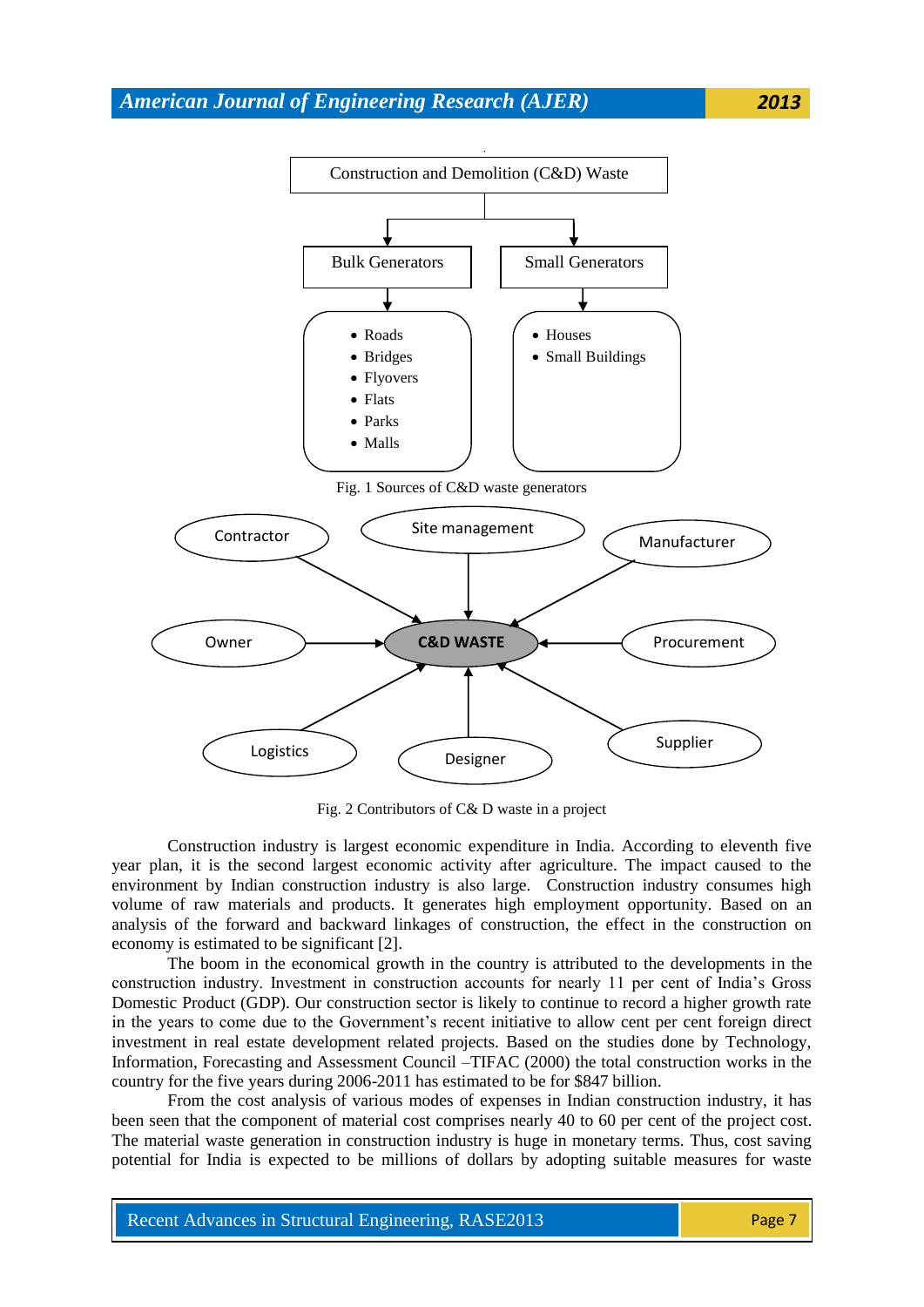## *American Journal of Engineering Research (AJER) 2013*

management. This is particularly essential for a development that responds to the challenges of environmental sustainability, low carbon emission and minimal resource depletion [3].

 The total quantum of C&D waste generated in India is estimated to 11.4 to 14.69 million tonnes per annum (TIFAC, 2000). The distribution of various components of C&D waste in India is given in Fig 3. The concrete, brick and masonry together constitutes more than 50 percent of the total C&D waste. This shows the importance of developing C&D waste management plan for these components.

### **III. PRESENT PRACTICES OF WASTE DISPOSAL**

The common treatment methods of C&D waste are given in Fig 4. Among the various approaches, the manual separation is highly labour oriented and the mechanical separation requires costly installations. The present waste handling practices adopted by the construction industry in India at different levels [4] are:-

- Items recovered during construction /demolition is sold in the market at a discount rates
- The feasibility of recycling is not even considered seriously in most cases. Items that cannot be re-used are used for filling the land.
- Landfill tax is not imposed by the municipality.
- The waste is disposed without segregation.
- No penal action is taken against violators.

The C&D waste management methods proposed by TIFAC (2000) are not practically implemented in most of the construction sites. This shows that the industry is not aware about the possibilities of cost savings from proper handling of C&D waste. In fact, higher construction productivity, save in time and cost can be achieved by proper implantation of C&D waste management system [5].

#### **IV. THE '3R' CONCEPT**

Until last two decades, landfill was considered as the cheapest and convenient method of C&D waste disposal. But land filling is considered to be undesirable due to environmental and ecosystem hazards. Now most of the landfills are at the verge of arriving at its full capacity. Hence, more valuable lands may have to be employed in the future, which increase cost for C&D waste disposal [6].



Fig. 4 C&D waste treatment methods

#### **Reduce**

Potential wastes can be identified early in the design process itself and measures should be taken during design stage to minimize the waste that may generate. Waste reduction can be achieved by design with standard sizes for all building materials, design spaces to be flexible and adaptable to changing uses and design for deconstruction.

#### **Reuse**

This involves identification of waste that can be salvaged for reuse on the current project or another project or that can be donated. A comparison of the value of the materials "as it is" for salvage and to their value as materials for recycling may be considered prior to reuse in many cases. Some of these materials may be valuable to reuse on-site; others may be sold to be used building material in another site or donated to a charitable organization

Recent Advances in Structural Engineering, RASE2013 Page 8